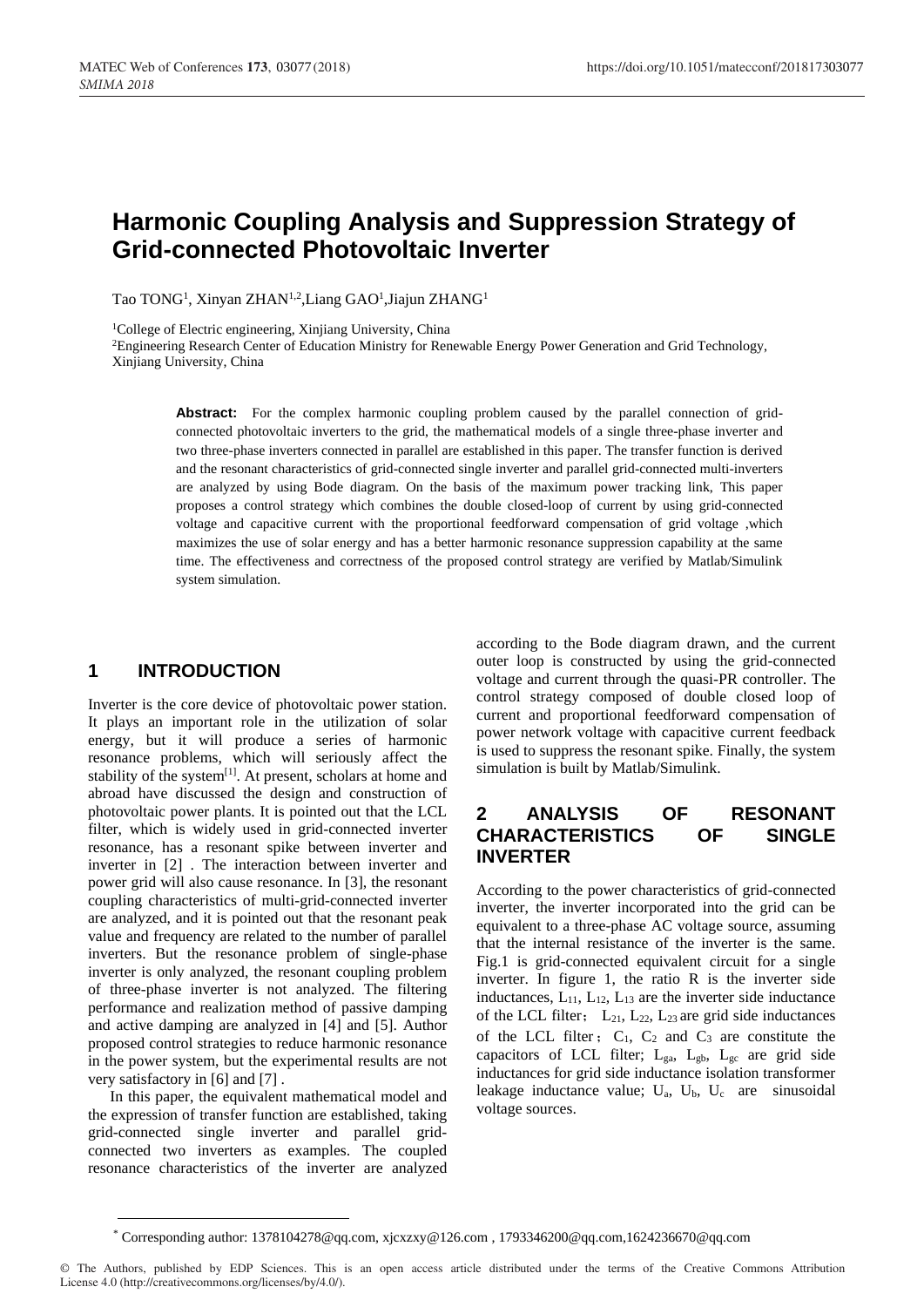

**Fig. 1** Single-inverter grid-connected equivalent circuit

 $U_a$ ,  $U_b$ ,  $U_c$  are equal amplitude, same frequency, initial dependent sub-delay of  $120^\circ$  sinusoidal voltage sources, other parameters are the same, in order to facilitate the analysis and description, Therefore, the equivalent circuit of three-phase inverter using LCL filter can be simplified to single-phase inverter. In this paper, the equivalent circuit of A phase is drawn, as shown in figure 2. The output current of a single inverter when connected to the grid is equation (1).When the grid voltage is excluded, the output voltage transfer function of the single inverter is equation (2). When only the grid voltage acts alone, the output voltage transfer function of the single inverter is equation (3).



**Fig. 2** Grid-connected equivalent circuit of single inverter

$$
I_a = \frac{U_{n1} - U_{ga}}{sL_{21} + sL_{ga}} \tag{1}
$$

$$
G_1 = \frac{I_n}{U_a} = \frac{1}{s^3 (C_1 I_{a1} I_{a1} + C_1 I_{a1} I_{a0}) + s^2 (C_1 I_{a1} I_{a1} + C_1 I_{a1} I_{a0}) + s (L_1 + L_2 + L_{a0}) + R_1}
$$
(2)

$$
G_2 = \frac{I_a}{U_{ge}} = \frac{-s^2 C_{11} L_{11} - sR_{1} C_{11} - 1}{s^3 (C_{11} L_{11} L_{21} + C_{11} L_{11} L_{ge}) + s^2 (R_{1} C_{11} L_{21} + R_{1} C_{11} L_{ge}) + s (L_{11} + L_{21} + L_{ge}) + R_1} \quad (3)
$$

The output voltage transfer function of parallel inverter is a complex high-order transfer function, which is related to the impedance values of LCL filter parameters, inverter parameters and grid parameters.

As shown in fig. 3, when a single inverter is connected in parallel to the power network, a high frequency resonant peak occurs at the resonant frequency of the LCL filter at the 1000Hz frequency range, and the phase occurs -180° jump at the same time. The output current of grid-connected inverter will oscillate. As shown in figure 4, under the action of grid voltage, two high frequency resonant peaks are produced in the 600Hz-1000Hz frequency band system, and the phase changes at the same time. The output current of gridconnected inverter also oscillates. Compared with Fig.4, under the condition that only the output voltage is A phase, the system has only one positive resonant peak when the single inverter acts alone, and only when the power grid is acting alone, the system produces a positive resonant spike and a negative resonant spike.



**Fig. 3** Bode diagram under the action of single inverter



**Fig. 4** Bode diagram under the action of grid voltage

### **3 CANALYSIS OF PARALLEL RESONANT CHARACTERISTICS OF MULTI-INVERTER**

Taking the A phase of the inverter output voltage as an example, equivalent circuit which is connected in parallel to two the grid inverters with LCL filter is shown in Figure 5.



**Fig. 5** Grid-connected equivalent circuit of two inverters

In general, all inverters are of the same type in engineering, so the nodal voltage equation (4) is obtained under the condition of three-phase grid voltage balance. When two inverters are connected to the grid, the output current is equation  $(5)$ . When only I # inverter acts alone, other voltage sources can be regarded as short circuit, and the output voltage transfer function is equation (6), of which, $Z_1$  is parallel to  $R_{21}$ ,  $sL_{21}$  and  $sC_{21}$ ,  $Z_2$  is parallel to  $Z_1$ ,  $SL_{22}$  and  $SL_{\mathfrak{g}_3}$ ,  $Z_3$  is parallel to  $Z_2$ ,  $SL_{12}$  and  $SC_{11}$ . When only the grid voltage acts alone, the other voltage sources can be regarded as short circuit, and the output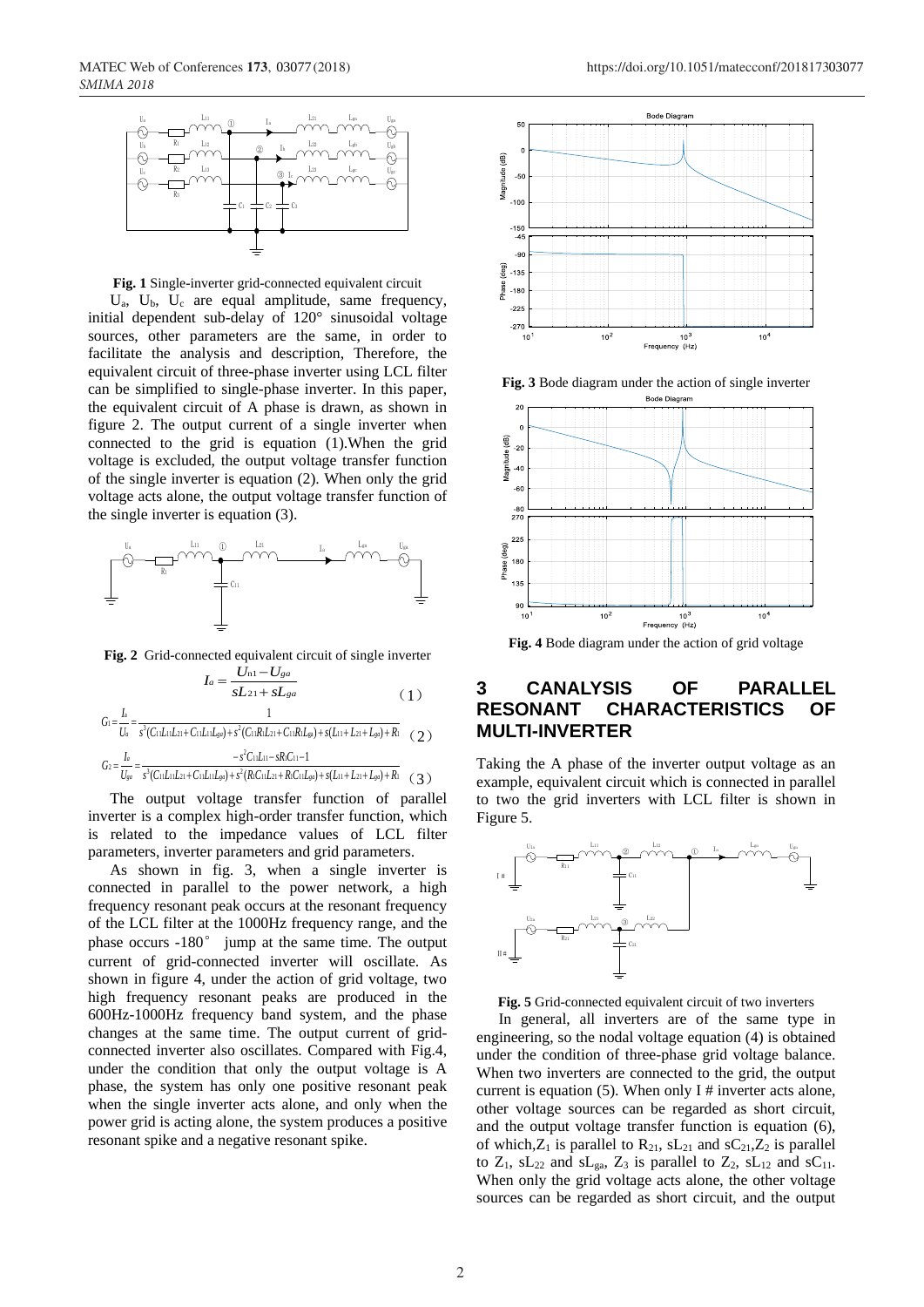voltage transfer function is equation (7), of which,  $Z_1$  is parallel to  $R_{11}$ ,  $sL_{21}$  and  $sC_{21}$ ,  $Z_2$  is parallel to  $R_{21}$ ,  $sL_{21}$ 

and SC<sub>21</sub>, Z<sub>3</sub> is parallel to Z<sub>1</sub>, SL<sub>12</sub> and Z<sub>2</sub>, SL<sub>22</sub>.  
\n
$$
\begin{bmatrix}\n1 & -\frac{1}{s(L_1 + L_2 + L_{gs})} & -\frac{1}{sL_2} & -\frac{1}{sL_2} \\
-\frac{1}{sL_2} & \frac{1}{s(R_{11} + L_{11} + L_{21} + C_{11})} & 0 & |U_{1a}|\frac{U_{1a}}{U_{1a}}| & \frac{U_{1a}}{U_{1a}} \\
-\frac{1}{sL_2} & 0 & \frac{1}{s(R_{21} + L_{21} + L_{22} + C_{21})} & \frac{1}{s(L_1 + S_{21})}\n\end{bmatrix}
$$
\n
$$
L_a = \frac{U_{12} - U_{11}}{sL_{12}} + \frac{U_{13} - U_{11}}{sL_{22}} \qquad (5)
$$
\n
$$
G_3 = \frac{I_a}{U_{1a}} = \frac{Z_1 + S_{22}}{(Z_3 + R_{11} + S_{21}) (S_1 + S_2 + S_1 + S_2)} \qquad (6)
$$
\n
$$
G_4 = \frac{L_a}{U_{3a}} = \frac{1}{Z_5 + S_{2a}} \qquad (7)
$$

By contrast, we can see that the higher the order of the output voltage transfer function, the more complex the expression is, the more the output current of multiple inverters. The output current of multiple inverters connected to the grid is not only related to the number of parallel inverters, but the characteristics of the power grid also affect the value of the grid.

The Bode diagram of the No.1 inverter acting alone is shown in figure 6. In the 500Hz-1100Hz frequency range, the system produces more high-frequency resonant peaks, there are more high-frequency resonant spikes. Compared with figure 3, with the increase of the number of parallel inverters, there will be more resonant spikes in the system. The system will be more unstable. Considering only one inverter acting alone, the system will have two positive resonant spikes and one negative resonant spike, and the number of resonant spikes is obviously higher than that of a single inverter connected to the grid. It shows that the increase of the number of grid-connected inverters seriously affects the stability of the system. As shown in Fig. 7, the system also produces more high-frequency resonant spikes in the frequency range of 500Hz and 1100Hz, and the phase increases suddenly in this frequency band. The system will oscillate, as compared with figure 4, when the grid is acting alone, the number of resonant spikes generated by the system does not vary with the number of inverters. The same conclusion can be obtained when more inverters are connected in parallel to the grid.



**Fig. 6 B**ode diagram under single action of 1# inverter



**Fig. 7** Bode diagram under the action of power grid

## **4 HARMONIC SUPPRESSION ANALYSIS**

The transfer function of quasi-resonant PR controller is following:

$$
G_{PR} = K_P + \frac{2s\omega K_r}{s^2 + 2\omega + \omega^2}
$$
 (8)

The values of  $K_{P}$ ,  $\omega_c$  and  $K_r$  are determined according to the tuning method of three parameters of transfer function of resonant PR controller in [8].

In order to eliminate the influence of grid-connected voltage on grid-connected current, the feedforward compensation link of grid voltage is added to the control system. Its transfer function is following:

$$
G_f = \frac{1}{K_{PWM}} \left( \frac{1}{K_C} + \frac{K_{PWM}}{s} \right)
$$
(9)

In the formula:  $K_{\text{PWM}}$  is the ratio coefficient of the PWM generator, and  $K<sub>C</sub>$  is the ratio coefficient of the capacitance current feedback.

The control block diagram is shown in Figure 8,  $G<sub>inv</sub>(s)$  is transfer function for inverter equivalent,  $G<sub>d</sub>(s)$  is transfer function which considered to be 1.5 times of the inverter digital delay,  $K_g(s)$  for the grid current feedback coefficient,  $K_C$  (s) for the capacitor current feedback coefficient. The electric current by  $K_g(s)$  form the current outer loop feedback capacitance current by  $K_C(s)$ current loop formed dual loop current, grid voltage by Gf module voltage proportional feedforward and the control strategy by the grid current feedback loop and capacitor current feedback consisting of double loop and electric network voltage feed-forward combination from figure 8.

The open loop transfer function of the system is following:





The topology and control structure of three-phase photovoltaic inverter system using LCL filter is shown in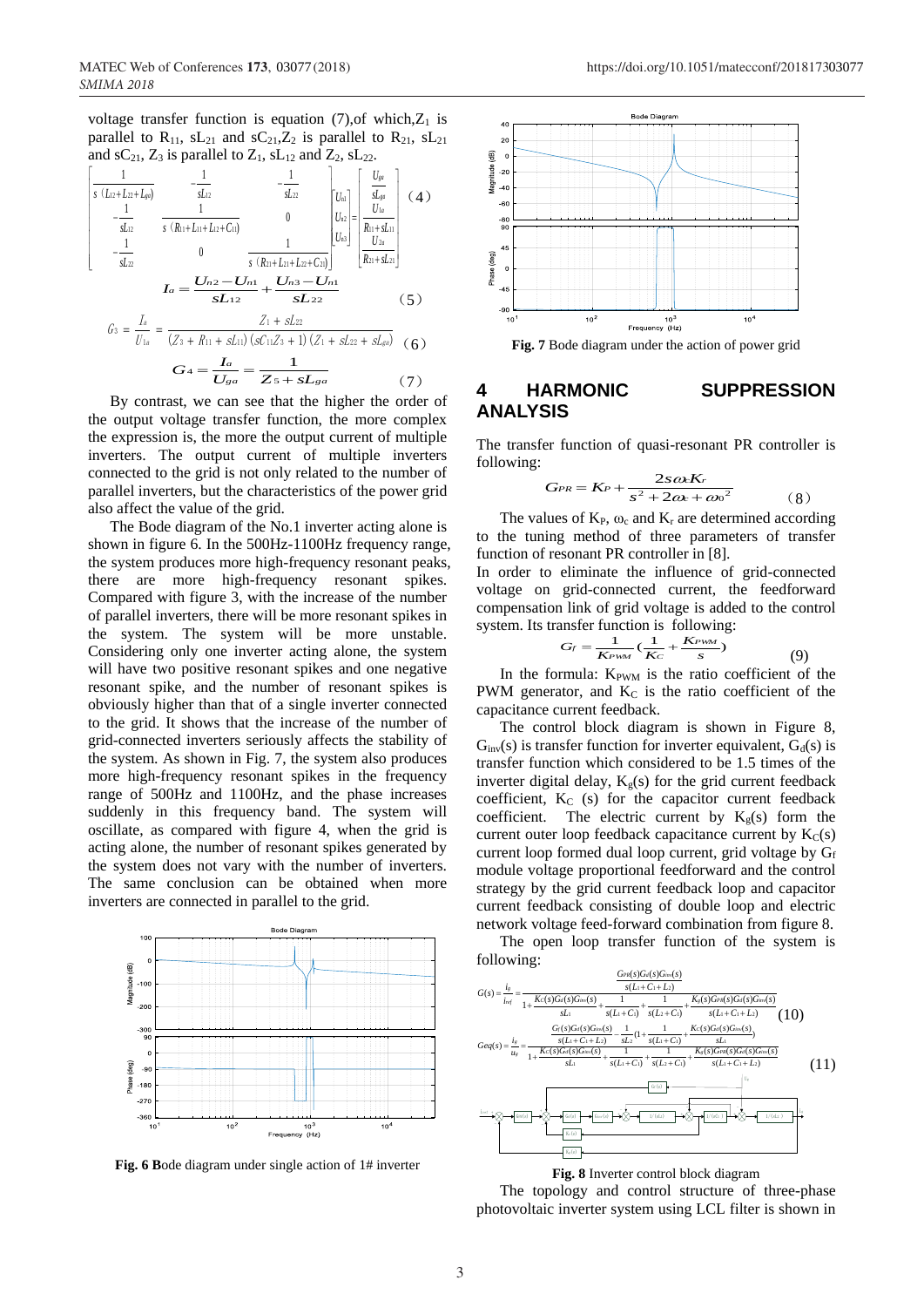figure 9. The maximum power point instruction voltage is obtained by MPPT module which is composed of realtime measurement of output current and voltage of DC photovoltaic array. After comparing the instruction voltage with the output voltage of the photovoltaic array, the modulation signal of the SPWM control module is obtained by Pi controller. The PLL is used to synchronize the given value of the grid-connected current iref with the grid voltage. The power network current is controlled by quasi-PR controller, the filter capacitive current feedback constitutes the inner loop of the system current double closed loop, and the grid voltage feedback constitutes the system voltage proportional feedforward compensation link.



**Fig. 9** Photovoltaic inverter system and control structure







From figure 10, it can be seen that the system has a resonant peak and a phase jump of -180 ° in the frequency range of 50 Hz. The high frequency resonance peak of the system can be effectively suppressed by using the current feedback of the power network and the capacitor current feedback of the filter to form the control strategy of the double closed loop of the system current.

The designed system has good stability. As shown in figure 11, the output currents of the system under the action of the voltage of the power network before and after the controller are shown in figure 11. The system has a negative resonant peak at 50 Hz frequency and sudden phase change. The feedforward compensation can eliminate the disturbance of the voltage and track the signal without difference. Therefore, the control strategy adopted in this paper can effectively restrain the influence of the grid voltage on the grid-connected current.

In order to verify the correctness of the theoretical analysis, the simulation model is built in Matlab/Simulink, and the harmonic analysis is carried out after three periods after the output A phase voltage is stabilized. From figure 12, we can see that the control strategy adopted in this paper can make the output line voltage quickly stable, the sinusoidal degree is better, the THD of the output voltage is 0.00%, and the high order harmonic suppression is better.



# **5 CONCLUSION**

Because the harmonic resonance coupling of LCL threephase photovoltaic inverter, the mathematical models of grid-connected single inverter and two-inverter gridconnected are established, and the expression of transfer functions are derived. The resonance peak of LCL threephase photovoltaic inverter is not only related to the parameters of LCL filter, but also affected by the number of inverter and the voltage of power grid. The more the number of parallel inverters, the more the number of parallel inverters. The system will produce more resonant spikes, and the system will become more unstable. The current outer loop composed of grid voltage and power grid current and the current loop in capacitive current form a double closed loop of current, which is then combined with the proportional feedforward compensation link of power network voltage. This control strategy can counteract the influence of the grid voltage on the grid-connected current and suppress the resonance peak of the system. Finally, the correctness and validity of the strategy are verified by Matlab/Simulink system simulation.

## **ACKNOWLEDGEMENTS**

This research was financially supported by the National Natural Science Foundation of China (Grant No.51667018&No.51367015).